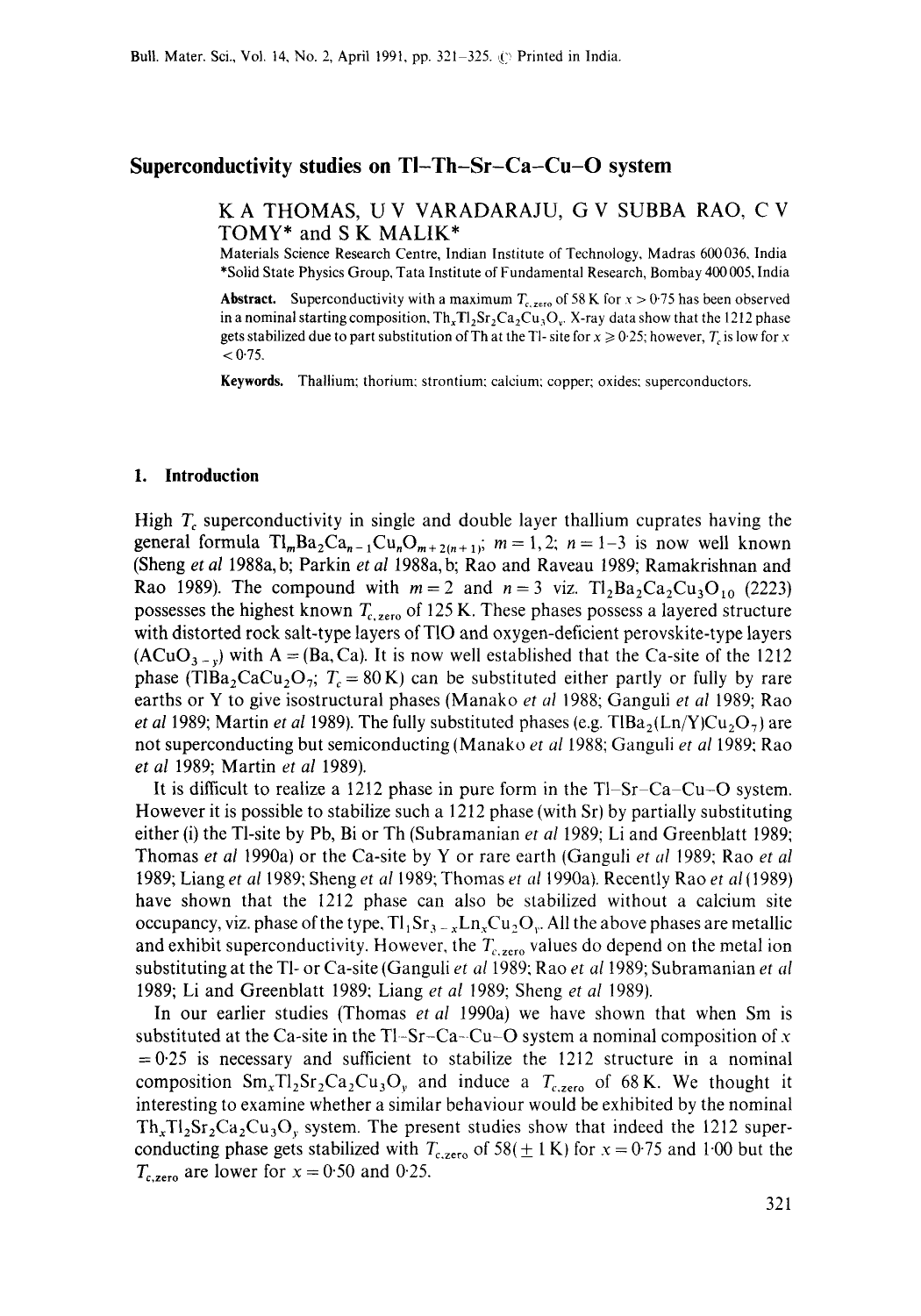# **2. Experimental**

Compounds with nominal composition of  $Th_xT1_2Sr_2Ca_2Cu_3O_y$  (x = 0.0 to 1.0) have been synthesized using a matrix method starting from high purity  $T_{12}O_3$  (Cerac, UK; 99.9%), ThO<sub>2</sub> (Fluka, 99.9%), SrCO<sub>3</sub> (Cerac, 99.9%), CaCO<sub>3</sub> (BDH, 99%) and CuO (99.99%). Initially mixtures of  $S<sub>1</sub>CO<sub>3</sub>$ , CaCO<sub>3</sub> and CuO were thoroughly mixed in the ratio 2:2:3 and heated at 950°C in air for 24 h with several intermittent grindings and heatings. The resulting multiphase mixture,  $Sr_2Ca_2Cu_3O_v$  served as the master composition. Appropriate amounts of  $T_2O_3$  and ThO<sub>2</sub> were then added to the master composition to give a nominal composition of  $Th_xT_1Sr_2Ca_2Cu_3O_y$ , thoroughly ground and pelletized. The pellets were then introduced into a preheated furnace (900°C) in flowing oxygen gas and kept for 5 min. The pellets were then taken out of the hot zone and allowed to cool to room temperature by furnace shut-offin the flowing  $O<sub>2</sub>$ -gas. The samples were characterized by X-ray powder diffraction (XRD, Philips PW 1140, Ni-filter). The theoretical d values and intensities were obtained using the LAZYPULVERIX programme (Siemens Computer, model 7580E). The lattice parameters were calculated from the high angle *(hkl)* reflections by the least squares (LSQ) method. Four-probe d.c. electrical resistivity was measured in the range 300- 15 K on all the samples using a closed cycle He-refrigerator (CTI-Cryogenics, USA, model 21C) using ultrasonically-soldered In-metal contacts. AC magnetic susceptibility experiments were carried out down to 15 K using a closed cycle He-refrigerator (Sumitomo, Japan, model SCR 204 T).

### **3. Results and discussion**

The phases were black in colour and stable under normal atmospheric conditions. The XRD patterns of all the compositions (except when  $x = 0.0$ , viz. Tl<sub>2</sub>Sr<sub>2</sub>Ca<sub>2</sub>Cu<sub>3</sub>O<sub>9</sub>) indicated the formation of 1212 as the major phase with other impurity phases (figure 1). The LSQ-fitted tetragonal lattice parameters are given in table 1. We notice a decrease in the  $c$  lattice parameter with increasing x whereas  $a$  lattice parameter remains almost the same in the range  $0.25 \le x \le 0.75$ . The phases with  $x \ge 0.50$  showed fewer impurity lines compared to that with  $x \le 0.25$ . The theoretically calculated and observed intensities of the *(hkl)* lines agree only when we assume fractional occupancy of the Th at the Tl-site.

All the phases presently studied are metallic and exhibit superconductivity. The resistivity vs temperature plots are shown in figure 2 and the  $T_c$  data are summarized in table 1.  $T_{c,zero}$  values of 58 K and 57 K were noticed when  $x = 1.00$  and 0.75 respectively. The  $T_{c,zero}$  are lower (< 50 K) when  $x = 0.25$  and 0.50. The parent compound, viz. Tl<sub>2</sub>Sr<sub>2</sub>Ca<sub>2</sub>Cu<sub>3</sub>O<sub>y</sub> (nominal composition) showed a  $T_{c,zero}$  of 22 K with a step  $(50\%$  drop in resistivity) around 80 K (not shown in figure 2). For the same phase superconductivity with a  $T_{c,zero}$  ranging from 20-80 K, depending on the details of the preparative conditions, has been reported in the literature (Sheng *et al* 1988a; Hayri and Greenblatt 1988).

Magnetic susceptibility vs temperature plots for the system  $Th<sub>x</sub>Th<sub>2</sub>Sr<sub>2</sub>Ca<sub>2</sub>Cu<sub>3</sub>O<sub>w</sub>$  $(x = 0.25, 0.50, 0.75)$  are shown in figure 3. All the samples showed transition to diamagnetic state indicating that the superconducting properties of these phases are bulk in nature. For  $x = 0.25$  and 0.50, the  $T_c$  (onset of diamagnetism) measured from  $\chi$ -T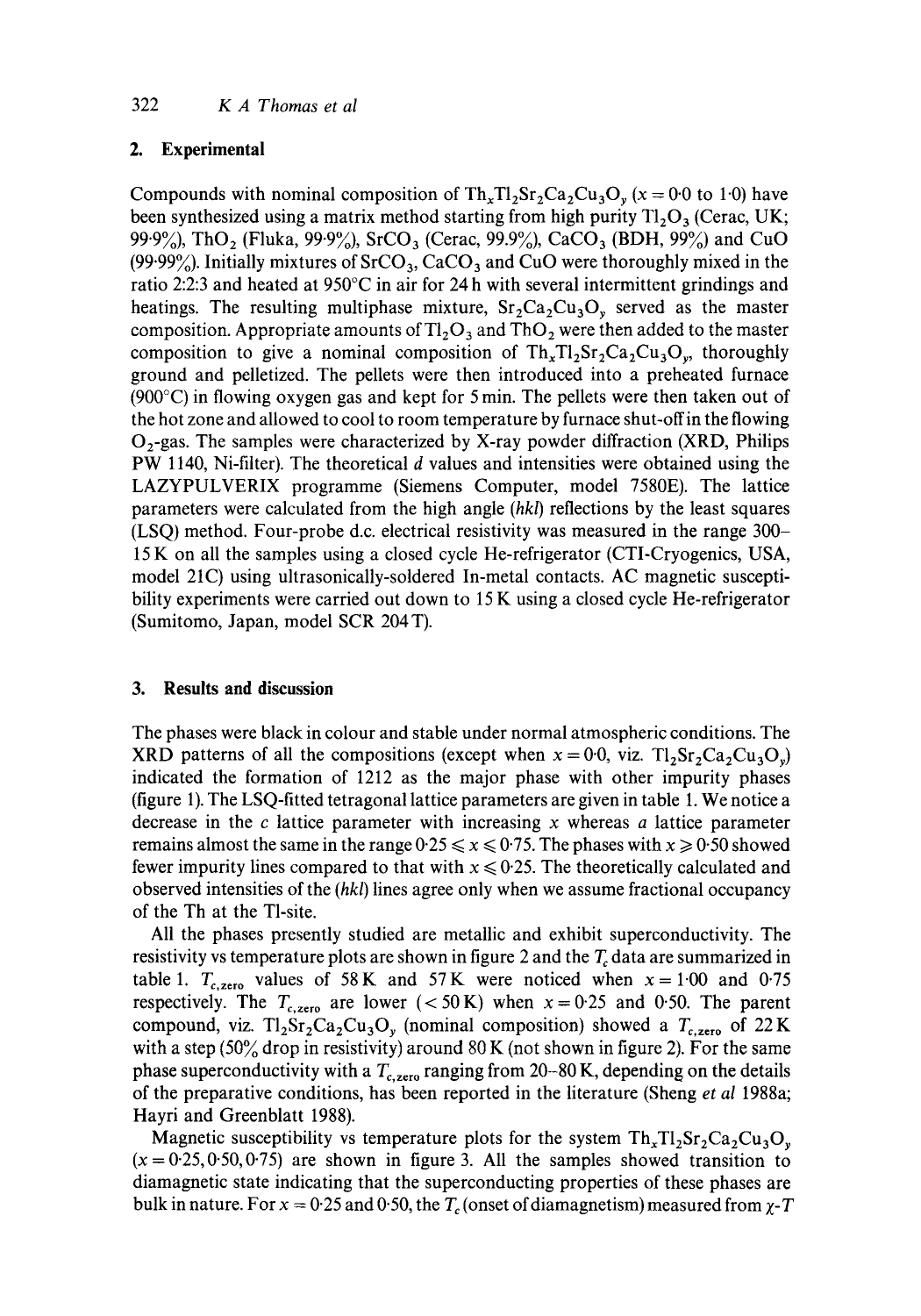

**Figure 1.** XRD patterns of the phases with the nominal composition,  $Th_xT_2Sr_2Ca_2Cu_3O_y$ , x values are indicated. The phases can be indexed as the tetragonal 1212 structure with Th partly occupying the Tl-site.

| <b>Table 1.</b> Structure and $T_c$ data on $Th_xTl_2Sr_2Ca_2Cu_3O_y$ . |  |  |  |
|-------------------------------------------------------------------------|--|--|--|
|-------------------------------------------------------------------------|--|--|--|

| Composition<br>$\boldsymbol{x}$ | Tetragonal<br>lattice param, A |           | $T_c$        | $T_c$       |                                | $(1/\rho_{300\mathrm{K}})(\partial \rho/\partial T) \times 10^{-3}$ |
|---------------------------------|--------------------------------|-----------|--------------|-------------|--------------------------------|---------------------------------------------------------------------|
|                                 | a                              | с         | (onset)<br>K | (zero)<br>K | $\rho_{300 K}$<br>$m\Omega$ cm | $(100-300 \text{ K})$                                               |
| $0-0$                           |                                | ----      | 40           | 22          | $1-8$                          | $2-4$                                                               |
| 0.25                            | $3 - 81$                       | $12 - 08$ | 70           | 46          | 70                             | 1.4                                                                 |
| 0.50                            | 3.80                           | 12.07     | 70           | 52          | 8.8                            | $1-8$                                                               |
| 0.75                            | 3.81                           | $12 - 03$ | 80           | 57          | $9-1$                          | $2 - 0$                                                             |
| $1 - 00$                        | 3.77                           | 11.94     | 85           | 58          | $10-6$                         | 2.0                                                                 |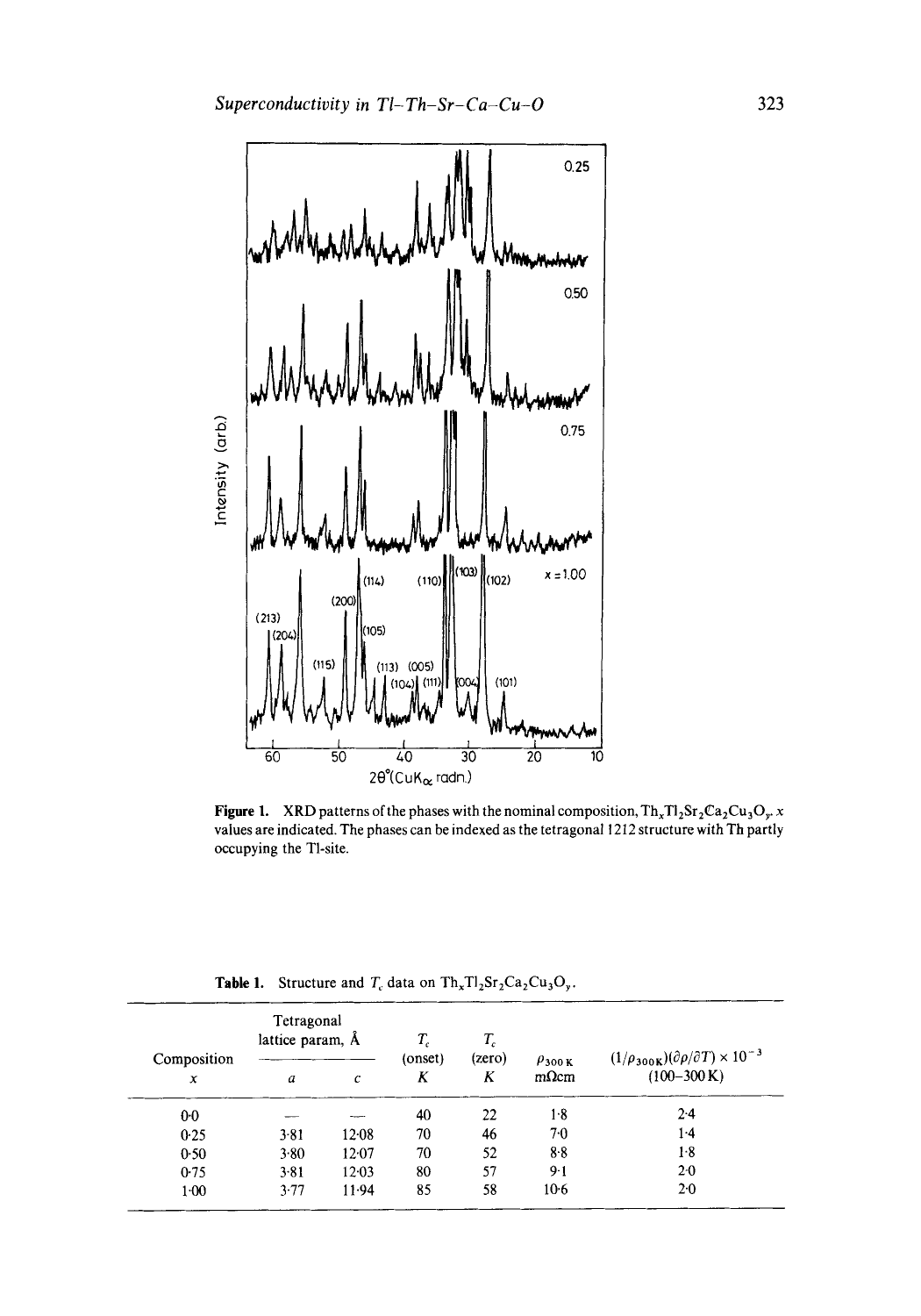

**Figure 2.**  $\rho$ -T plots for Th<sub>x</sub>Tl<sub>2</sub>Sr<sub>2</sub>Ca<sub>2</sub>Cu<sub>3</sub>O<sub>y</sub> showing superconducting transitions. The *x* values are indicated. Inset shows  $\chi$ -T plot for  $x = 1.0$ .



**Figure 3.**  $\chi$ -T plots for the nominal Th<sub>x</sub>Tl<sub>2</sub>Sr<sub>2</sub>Ca<sub>2</sub>Cu<sub>3</sub>O<sub>y</sub> compositions showing onset of **diamagnetism (superconductivity). The x values are indicated.** 

measurements (48 K and 50 K respectively) is only slightly different from the  $T_{c,\text{zero}}$ encountered in  $\rho$ -*T* measurements (table 1, figure 2). For  $x = 0.75$  and 1.0, the  $T_{c,\text{zero}}$  of 57 K and 58 K respectively are larger than the  $T_c$  obtained from  $\chi$ -T measurements (50 K).

We notice a larger room temperature resistivity  $(\rho_{300K})$  for the Th-containing phases compared to that for the nominal  $Tl_2Sr_2Ca_2Cu_3O_p$  phase (table 1 and figure 2). **This suggests that addition of Th, which will partly substitute the Tl-site, stabilizes a**